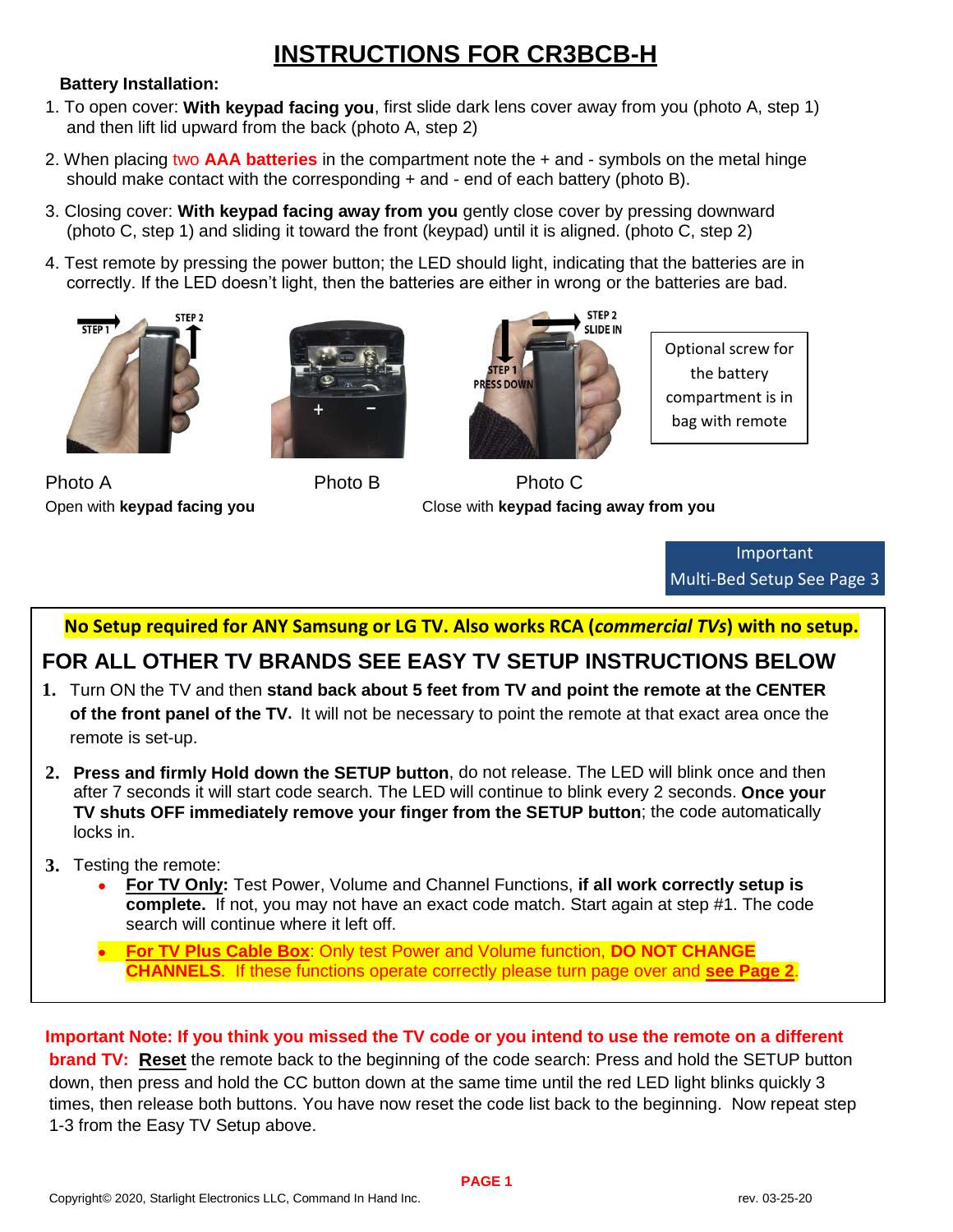# **CABLE BOX SETUP**



**You must first complete TV setup before proceeding. (See Page 1)**

- **1) With the cable box ON,** Press and Hold Down both the SETUP and ENTER buttons at the same time,until the LED light turns on and remains ON.
- **2)** Enter the three digit direct access number for your brand from the list below; the LED light will then turn off confirming it was accepted.

Now test the remote: Point the remote toward the Cable Box and TV and try the CH+ and CH- buttons as well as the the channel numbers. If the channels change correctly, make sure VOL+ , VOL- and TV power (ON and OFF work. If they do, you are done. If not, repeat these steps with all the access numbers listed for your brand before trying the numbers listed as "Other".

*Hint: If your Cable Provider is not listed, please search by the manufacturer of your cable box.*

Note: **If your cable box has a power button**, use the CBL button on Clean Remote to power it on or off.

| Comcast / Mediacom /     |     | 300 |     |     |     |                 | Cisco / Scientific Atlantic |     | 347 | 302 | 300 |  |
|--------------------------|-----|-----|-----|-----|-----|-----------------|-----------------------------|-----|-----|-----|-----|--|
| Xfinity                  |     |     |     |     |     | Guest-Tek       |                             |     | 334 | 352 |     |  |
| COX / Evolution /        |     | 325 | 305 | 356 |     | nStream         |                             |     | 327 |     |     |  |
| Midcontinent (MIDCO)     |     |     |     |     |     |                 | Echostar / Hughes /         |     |     |     |     |  |
| BrightHouse / Spectrum / |     |     |     |     |     | Humax / Samsung |                             | 335 | 337 |     |     |  |
| Charter / Time Warner /  |     | 302 | 305 |     |     | <b>NXTV</b>     |                             |     | 338 |     |     |  |
| Premier                  |     |     |     |     |     | Exterity        |                             |     | 348 |     |     |  |
| Cable One                |     | 323 |     |     |     | Entone          |                             |     | 350 | 346 |     |  |
| Amino                    |     | 324 | 340 | 345 | 346 | Roomlinx        |                             |     | 351 |     |     |  |
| Verizon / Frontier       |     | 301 |     |     |     | Digitech        |                             |     | 331 |     |     |  |
| Pace                     |     | 337 | 345 | 301 | 302 | Innvue          |                             |     | 332 |     |     |  |
| Aceso                    |     | 330 |     |     |     | PBTV            |                             |     | 328 |     |     |  |
| ADB / Arris / Motorola   |     | 345 | 346 | 301 | 300 | Moviebeam       |                             | 326 | 353 |     |     |  |
| Other:                   | 303 | 304 |     | 306 |     | 307             | 308                         | 309 |     | 310 | 311 |  |
|                          | 312 | 313 |     | 314 |     | 315             | 316                         | 317 |     | 318 | 319 |  |
|                          | 320 | 321 |     | 322 |     | 339             | 340                         | 341 |     | 349 | 354 |  |

### **TV and Cable Box Trouble Shooting**

**Important Note: If you think you missed the TV code or you intend to use the remote on a different brand TV: Reset** the remote back to the beginning of the code search: Press and hold the SETUP button down, then press and hold the CC button down at the same time until the red LED light blinks quickly 3 times, then release both buttons. You have now reset the code list back to the beginning. Then see Easy TV Setup on page 1.

#### **Reset remote to work TV only without a cable box.**

If you've already set up the remote to work both a TV and a Cable Box and now wish to operate TV only without a cable box. Hold down the  $\bigcirc$  button and SETUP button together until the remote blinks 3 times quickly and immediately release both buttons. Then follow the **Reset** instruction in the above paragraph.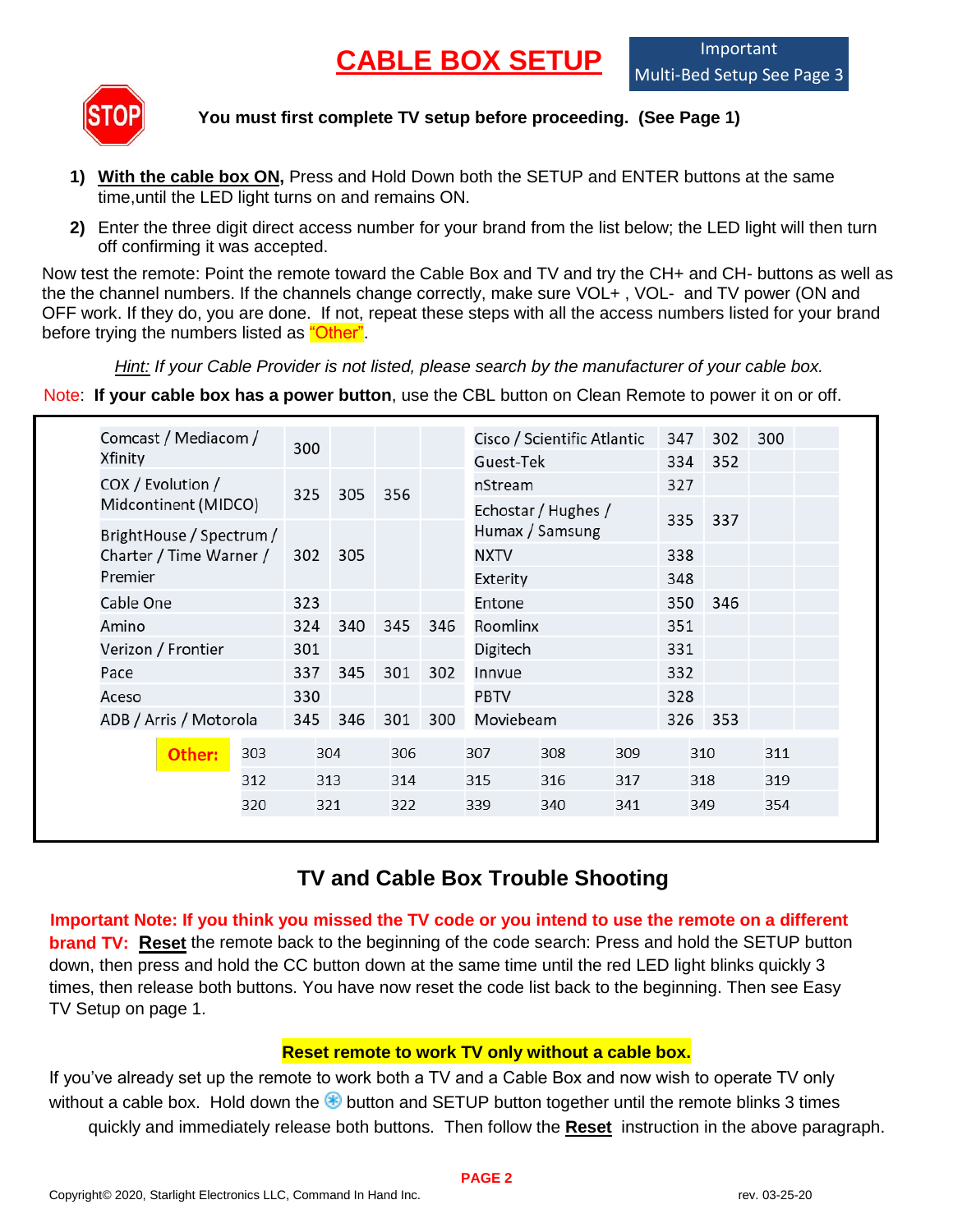## MULTI-BED TV INSTRUCTIONS



#### FOR HEALTHCARE TVs WITH THIS FUNCTION ONLY

**Before proceeding, please ensure that your TV has the Multi (bed)-Code feature and the TV has been set to the appropriate Multi-bed setting. You will need to refer to your TV's manual for the TV's Multi-bed setup instructions.**

**The Multi-bed feature of your TV is not compatible with** *in-room* **cable set top box, DTA or Satellite System set top box**

- **1)** Press and Hold Down both the SETUP and ENTER buttons at the same time,until the LED light turns on and remains on.
- **2)** Enter the three digit direct access number for your brand from the list below; the LED light will then turn off confirming it was accepted.

Test the remote to ensure proper operation; If everything is working you are done, if not please ensure your TV is also set to the correct Multi (bed)-Code and repeat Step 1 and 2 above.

| <b>SAMSUNG®</b>                                                                |            | <b>PHILIPS®</b>                                                                |                             | LG®                                                                            |     |  |
|--------------------------------------------------------------------------------|------------|--------------------------------------------------------------------------------|-----------------------------|--------------------------------------------------------------------------------|-----|--|
| Refer to your TV's manual for the TV's<br>Multi (bed)-Code setup instructions. |            | Refer to your TV's manual for the TV's<br>Multi (bed)-Code setup instructions. |                             | Refer to your TV's manual for the TV's<br>Multi (bed)-Code setup instructions. |     |  |
| <b>Stand Alone TV (0)</b><br><b>No Multi-Code</b>                              | 241        | <b>Blue</b><br><b>Stand Alone TV</b>                                           | 215 or 505                  | <b>Stand Alone TV</b><br><b>No Multi-Code</b>                                  | 274 |  |
| ID Code 1 (TV 1)                                                               | 260        | <b>No Multi-Code</b>                                                           |                             | Multi-Code 1 (Bed 1)                                                           | 275 |  |
| ID Code 2 (TV 2)                                                               | 261        | Red                                                                            | 269 or 502                  | Multi-Code 2 (Bed 2)                                                           | 276 |  |
| ID Code 3 (TV 3)                                                               | 262        | Green                                                                          | 270 or 503                  | Multi-Code 3 (Bed 3)                                                           | 277 |  |
| ID Code 4 (TV 4)                                                               | 263        | Yellow                                                                         | 271 or 504                  | Multi-Code 4 (Bed 4)                                                           | 278 |  |
| ID Code 5 (TV 5)                                                               | 264        |                                                                                |                             | Multi-Code 5 (Bed 5)                                                           | 253 |  |
| ID Code $6$ (TV 1)                                                             | 265        |                                                                                |                             | Multi-Code 6 (Bed 6)                                                           | 254 |  |
| ID Code 7 (TV 1)                                                               | 266        | $RCA^{\circledcirc}$                                                           |                             | Multi-Code 7 (Bed 7)                                                           | 255 |  |
| ID Code 8 (TV 8)                                                               | 267        | Refer to your TV's manual for the TV's                                         |                             | Multi-Code 8 (Bed 8)                                                           | 256 |  |
| ID Code 9 (TV 9)                                                               | 268        | Multi (bed)-Code setup instructions.                                           |                             | Multi-Code 9 (Bed 9)                                                           | 257 |  |
| <b>PDI®</b>                                                                    |            | <b>Stand Alone TV</b><br>System/Bed 1                                          | 216 or 280<br>or 296 or 002 | ZENITH <sup>®</sup> (Older CRT TVs)                                            |     |  |
|                                                                                |            | System/Bed 2                                                                   | 299 or 281 or 297           |                                                                                |     |  |
| Refer to your TV's manual for the TV's<br>Multi (bed)-Code setup instructions. |            | System/Bed 3                                                                   | 501 or 258 or 298           | Refer to your TV's manual for the TV's<br>Multi (bed)-Code setup instructions. |     |  |
| 038 or 042                                                                     | 040 or 044 | System/Bed 4                                                                   | 278<br>If Applicable        | Bed 2<br>or Stand Alone TV                                                     | 272 |  |
|                                                                                |            |                                                                                |                             | Bed 1                                                                          | 273 |  |

### **Multi-bed TV Troubleshooting**

**To reset remote back to original manufacturer settings:** Press and hold the SETUP button down, then press and hold the CC button down at the same time until the red LED light blinks quickly 3 times, then release both buttons. The unit TV codes are now reset.

If the remote is not operating properly, please ensure that your TV is in the correct Multi-bed setting. Refer to your TV's manual for the TV's Multi-bed setup instructions.